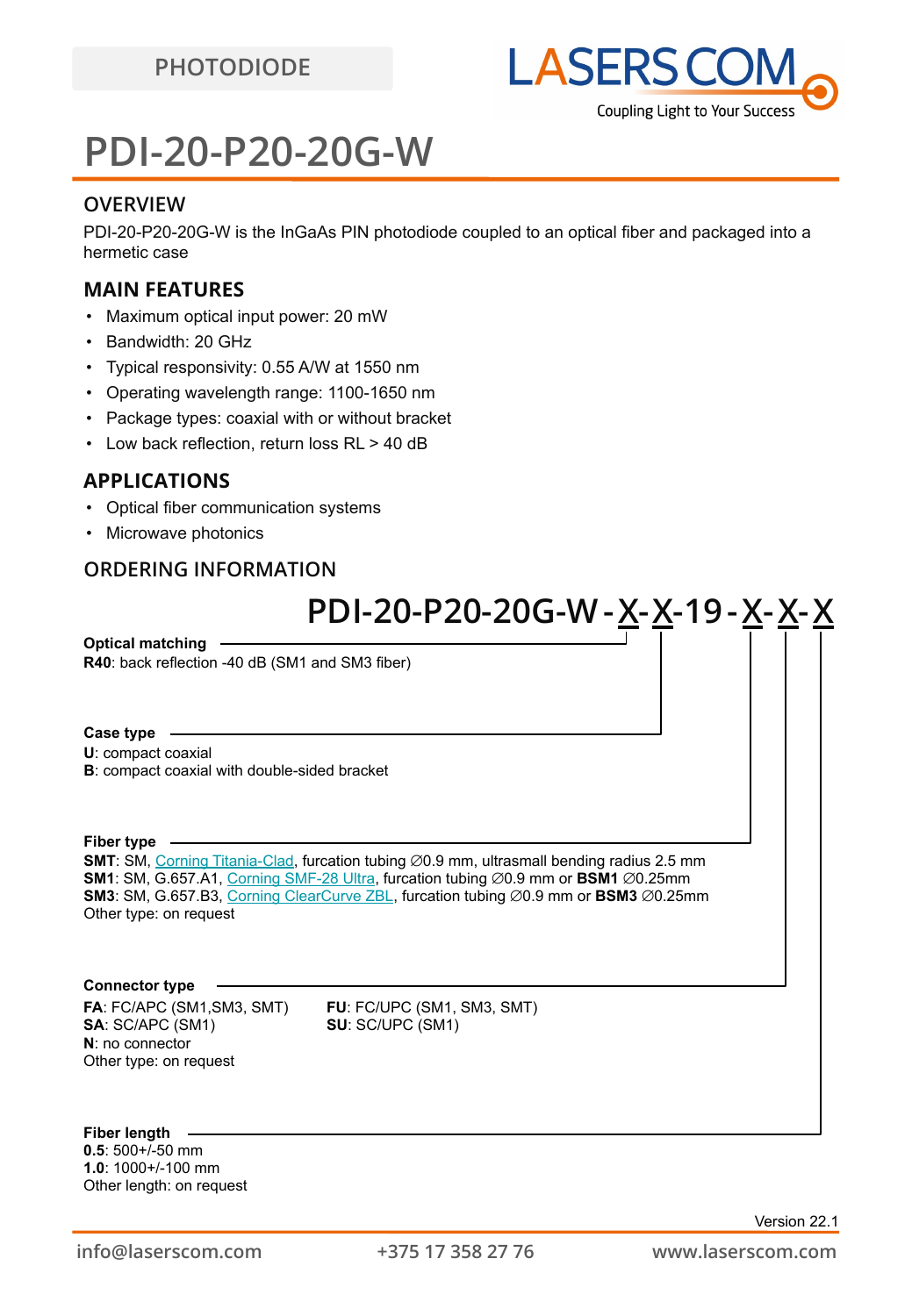# **PDI-20-P20-20G-W**

## **ABSOLUTE MAXIMUM RATINGS**

| Parameter                   | Value            | Unit           | Conditions |                |
|-----------------------------|------------------|----------------|------------|----------------|
| Maximum optical input power | P<br>max         | 20             | mW         |                |
| Reverse voltage             | $V_R$            | 10             | v          |                |
| Forward current             | ╹╒               | 15             | mA         |                |
| Operating temperature       | op               | $-40 \div +85$ | °C         |                |
| Storage temperature         | $^{\bullet}$ stg | $-40 \div +85$ | °C         |                |
| Soldering temperature       | sold             | 260            | °C         | Max. 5 seconds |

## **ELECTRICAL-OPTICAL CHARACTERISTICS (T = 25 °C)**

| Parameter            |     | Min         | Typ  | Max  | Unit | Conditions |                                        |
|----------------------|-----|-------------|------|------|------|------------|----------------------------------------|
| Responsivity         | R40 | R           | 0.50 | 0.55 |      | A/W        | $\lambda$ = 1550 nm, $V_{\rm R}$ = 5 V |
| Return loss          | R40 | <b>RL</b>   | 35   | 40   |      | dB         |                                        |
| Operating wavelength |     | λ           | 1100 |      | 1650 | nm         |                                        |
| Operating voltage    |     | $V_{op}$    |      | 5    |      |            |                                        |
| Dark current         |     | ι,          |      | 25   | 50   | nA         | $V_{\rm p} = 5 V$                      |
| Total capacitance    |     | $C_{\rm t}$ |      | 0.11 | 0.15 | рF         | $V_p$ = 2.5 V, f = 1 MHz               |
| <b>Bandwidth</b>     |     | <b>BW</b>   | 20   | 22   |      | <b>GHz</b> | $Pi = -10$ dBm, $-3$ dB electrical     |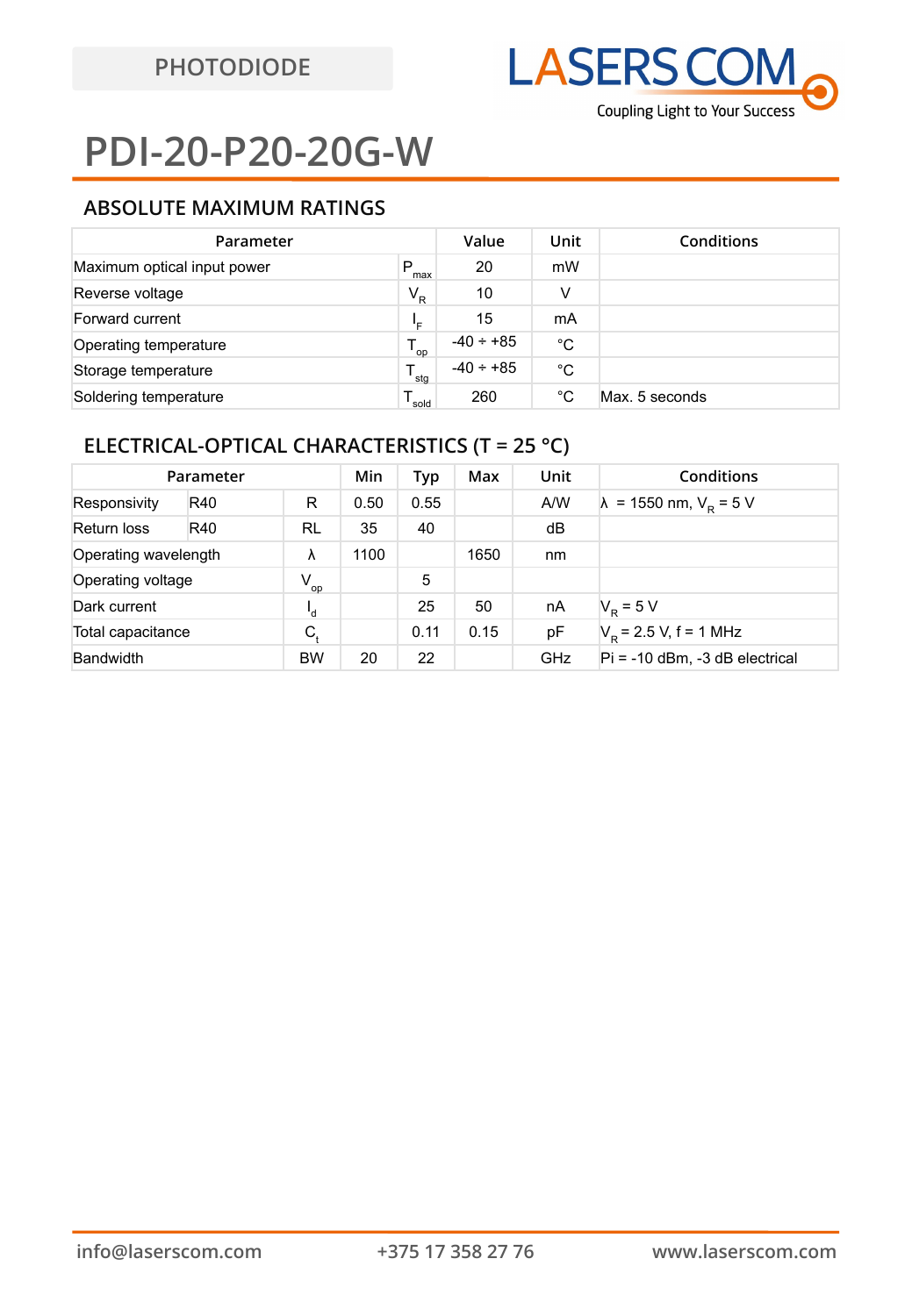**PHOTODIODE**



N-19

# **PDI-20-P20-20G-W**